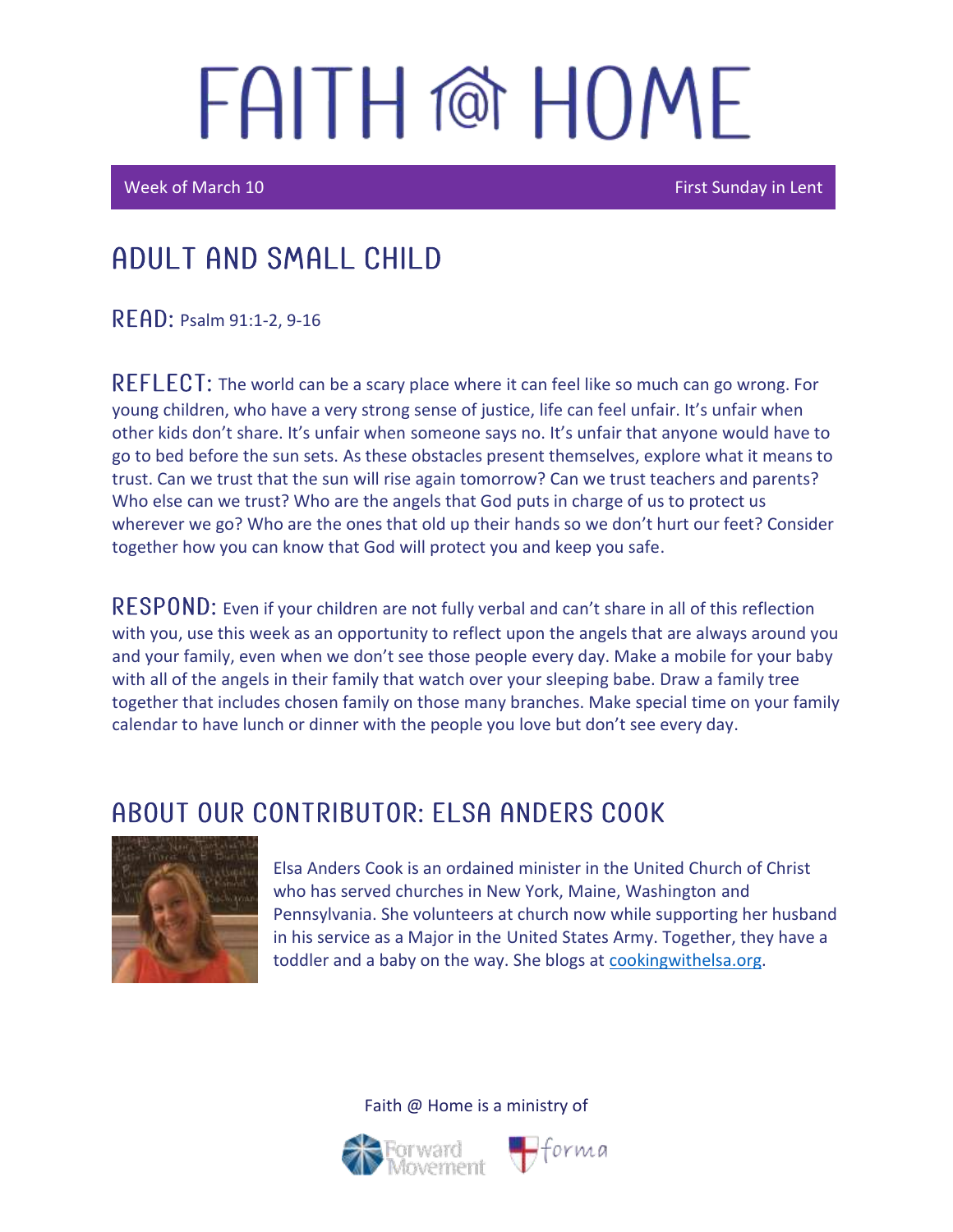i<br>I

I

Week of March 10 First Sunday in Lent

## Adult and elementary

 $R$  FAD: Luke 4:1-13

REFLECT: "After his baptism, Jesus, full of the Holy Spirit... was led by the Spirit in the wilderness, where for forty days he was tempted by the devil." Jesus' baptism marks the start of his ministry on earth. Why does he retreat for forty days? Maybe he hopes to pray, prepare, and plan how to call all people into the Kingdom of God and to share with them the good news of a God who loves them. Surely he is excited about his ministry and eager to get started. But Jesus' ministry will also be incredibly hard – he knows he will be mistrusted and ultimately betrayed. He must face the harsh reality of how his earthly ministry will end. During this time of preparation, the devil tempts Jesus, offering him choices that might sound good – but are choices that take Jesus away from his ministry. So Jesus tells the devil NO.

 $\mathsf{RESPOND}\text{: }$  Lent is a time of prayer and reflection when we remember Jesus' time in the wilderness. Many people give something up for Lent, like candy or desserts, or they decrease their screen time. People also can add something to their lives, like saying grace at every meal, or reading Bible stories, or saving their spare change for others. What will your family do in Lent? Talk about what God is calling you to do as a family. What is your ministry? How can you best prepare for this ministry together? How can you be your best selves that which God made you to be? If you aren't sure, a great tool to help you through Lent is using the Way of Love calendar, found here in both English and Spanish: <https://www.churchpublishing.org/livingthewayoflove>. Whatever you decide, choose something that brings you closer to God and closer to one another.

#### ABOUT OUR CONTRIBUTOR: LISA BROWN



A native of Pittsburgh, Lisa is passionate about creatively enriching the spiritual lives of people of all ages. She is the author of *The Best VBS Workbook Ever!* She is also a contributor to: *Faith Formation with a New Generation*, 2020 InsideOut camp curriculum, The Anglican Communion's Thy Kingdom Come global prayer initiative, and the 2018 Lenten Kyrie Project. She is also a frequent writer for Building Faith, a workshop leader, and an active member of Forma and the eFormation communities. Lisa was previously the Director of Children's Ministry at St. Paul's Episcopal Church in Mt. Lebanon, Pennsylvania. She is currently the Director of Digital Ministry

for Membership Vision. She is intrigued by the idea of helping people find God in the digital space and writes about it on her digital ministry blog at [https://www.membershipvision.com/latest-posts/.](https://www.membershipvision.com/latest-posts/)

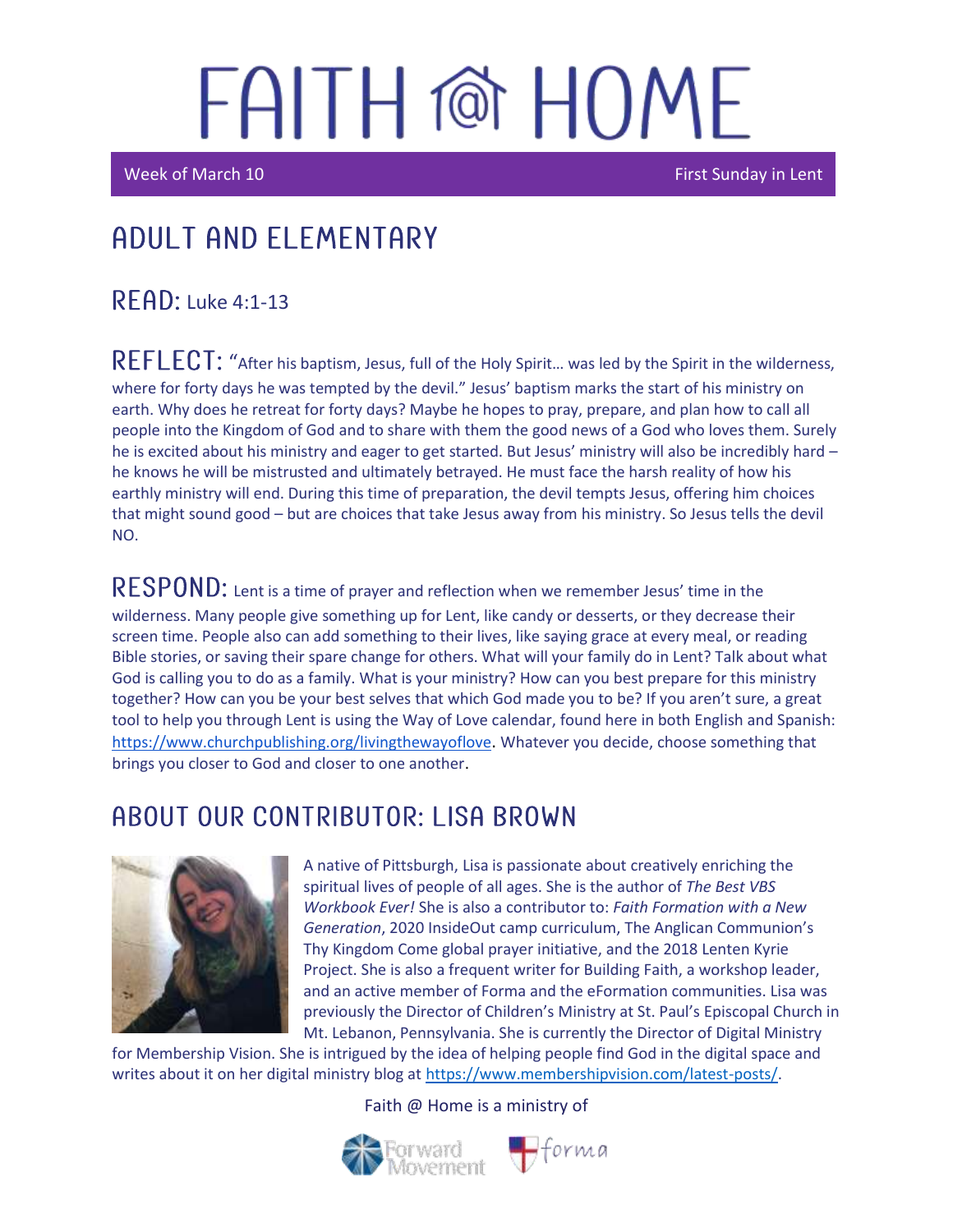**Week of March 10** First Sunday in Lent

### Adult and youth

 $R$   $F$  $A$  $D$ : Luke 4:1-13

REFLECT: While Jesus was in the wilderness, the devil came to Jesus and tested him. In today's terms, Jesus was tempted with food that would feed him physically, the power and authority to rule the world, and the pride of knowing that he was the Son of God. Each time, Jesus rejected the temptations of the world that the devil presented him. Each time, he reminded the devil and himself that God could feed him, that God was to be worshiped, and that he did not need to test God. When have you been tempted in your life? Were you able to trust God in that moment? Why or why not?

RESPOND: Draw three triangles and label them Power, Pride, and Physical. Inside each one, write or draw temptations that you might experience that would fall into that triangle. Create a plan of how you are going to reject those temptations and look to God to help you past them. Pray over that plan and post it in a place you will see frequently.

#### A BOUT OUR CONTRIBUTOR: WALL ACE BENTON



Wallace Benton serves as the Assistant to the Rector for Youth Ministries at St. David's Episcopal Church in Roswell, GA. He's been fortunate to have grown up in the Episcopal Church and became interested in youth ministry after volunteering with his former youth program after college. Wallace has worked diocesan retreats and activities such as New Beginnings and Happening. Currently, he is the lay director for New Beginnings in the Diocese of Atlanta. He is also a member of the Episcopal Youth Ministry in ATL podcast (which you should check out immediately!).